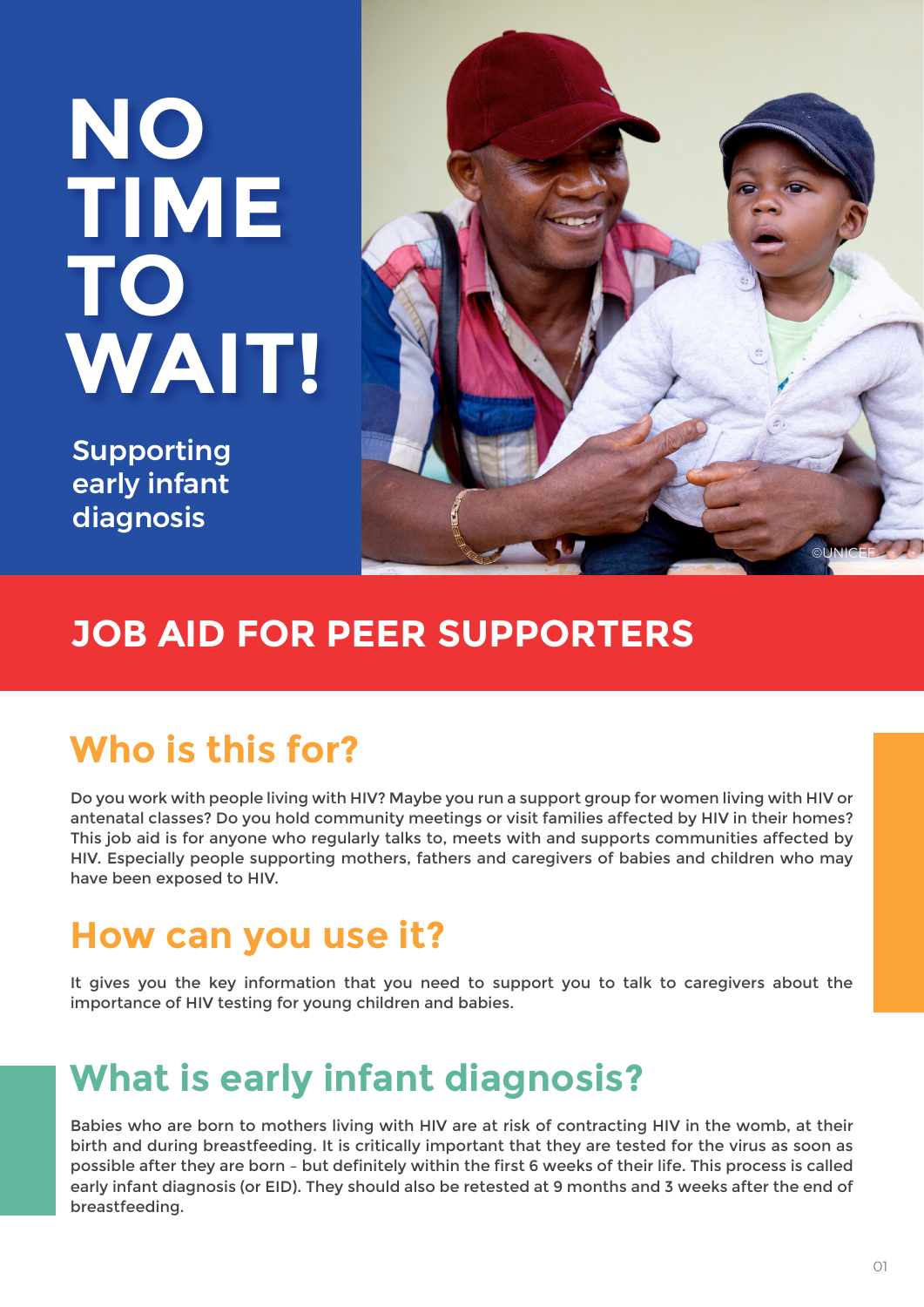# **Key facts to share**

#### **THE RISKS**

Young babies are especially vulnerable to HIV, they may not look unwell or have any symptoms, but they can become ill very quickly and even die if they have HIV that is not treated.

#### **EID TESTS**

All health care providers should offer EID tests for free. The tests used to detect HIV in adults measure antibodies in the blood – antibodies that are produced by the body to attack the HIV virus. These tests can't be used on young children because they can find antibodies that were produced by the mother and passed on to the baby during pregnancy or through breastmilk. A different test is needed for young children that looks for the HIV virus itself – called a virological test. Usually a blood sample is taken at a health facility, sent off for testing in a lab and the parents / caregivers are asked to return to the health facility to get the results.

#### **NEW POINT-OF-CARE TESTS**

In some areas, new technology is now used to carry out point-of-care (POC) tests. A blood sample is still taken at the health facility but instead of being sent away for testing it is put into a machine at the health facility and the test is done there. The results are produced within a few hours so they can usually be given to the caregivers on the same day.

#### **HIV TREATMENT**

HIV medication works. If a baby or child is found to be living with HIV, they can start treatment immediately. As long as they keep taking the treatment, they can lead a long and healthy life.

#### **THE NEED TO RE-TEST**

Even if a baby tests negative for HIV in the first few weeks of their life there is still a risk that they will come into contact with HIV during breastfeeding. For this reason, the baby should be taken back for testing when they are 9 months old and when the mother stops breastfeeding.

### **Global guidance on EID**

The World Health Organisation recommends:

- All infants exposed to HIV should be tested at six weeks and those at highest risk should be tested at birth,
- •Infants who test positive should be quickly linked to care and treatment.
- •Infants found to be negative should be retested when they are 9 months old.
- •All infants exposed to HIV should have a repeat test at the end of the breastfeeding period.